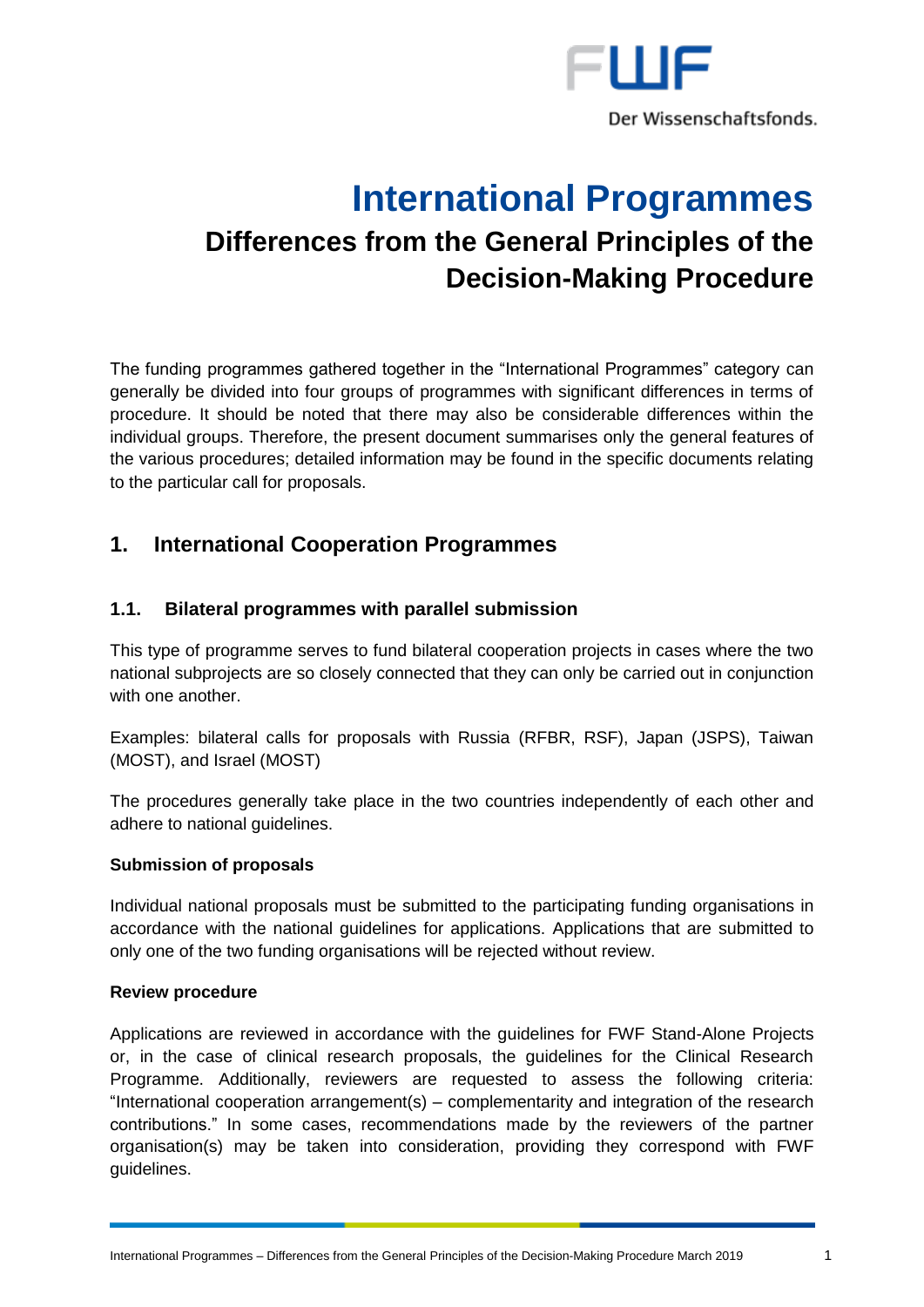

#### **Funding decision**

Funding decisions are made by the participating funding organisations independently of each other. In the case of the FWF, the same quality standards apply here as for national projects. Applications may only be funded if they are approved by all the participating organisations.

## **1.2. "Lead Agency" Procedure**

Within the "lead agency procedure," it is possible to submit a joint transnational application to a single funding organisation (lead agency) in accordance with this organisation's guidelines. The lead agency will review the application and reach a funding decision in accordance with its national procedures. The funding organisations of the other participating countries will typically accept the results of the procedure, will adopt the lead agency's decision, and if the application is approved, will fund the project participant(s) in their countries according to national guidelines.

Examples: DACH Agreement with DFG (Germany) and SNF (Switzerland), ANR (France), GAČR (Czech Republic), FWO (Belgium), NKFIH (Hungary), ARRS (Slovenia), FNR (Luxembourg), etc.

The lead agency procedure is based on mutual trust in the procedures of the partner organisation(s).

The internal procedures differ primarily according to whether or not the FWF is the lead agency.

#### **If the FWF is the lead agency**

#### **Submission of proposals**

The complete project proposal is submitted to the FWF in accordance with the specific guidelines of the relevant FWF funding programme.

#### **Review procedure**

The application must be prepared in accordance with the guidelines of the relevant FWF funding programme. Additionally, the reviewers are requested to assess the following criteria: "International cooperation arrangement(s) – complementarity and integration of the research contributions." In some cases, recommendations made by the reviewers of the partner organisation(s) may be taken into consideration, providing they correspond with FWF guidelines.

The minimum number of reviews required (according to the guidelines for FWF Stand-Alone Projects) depends on the amount of the largest national funding request.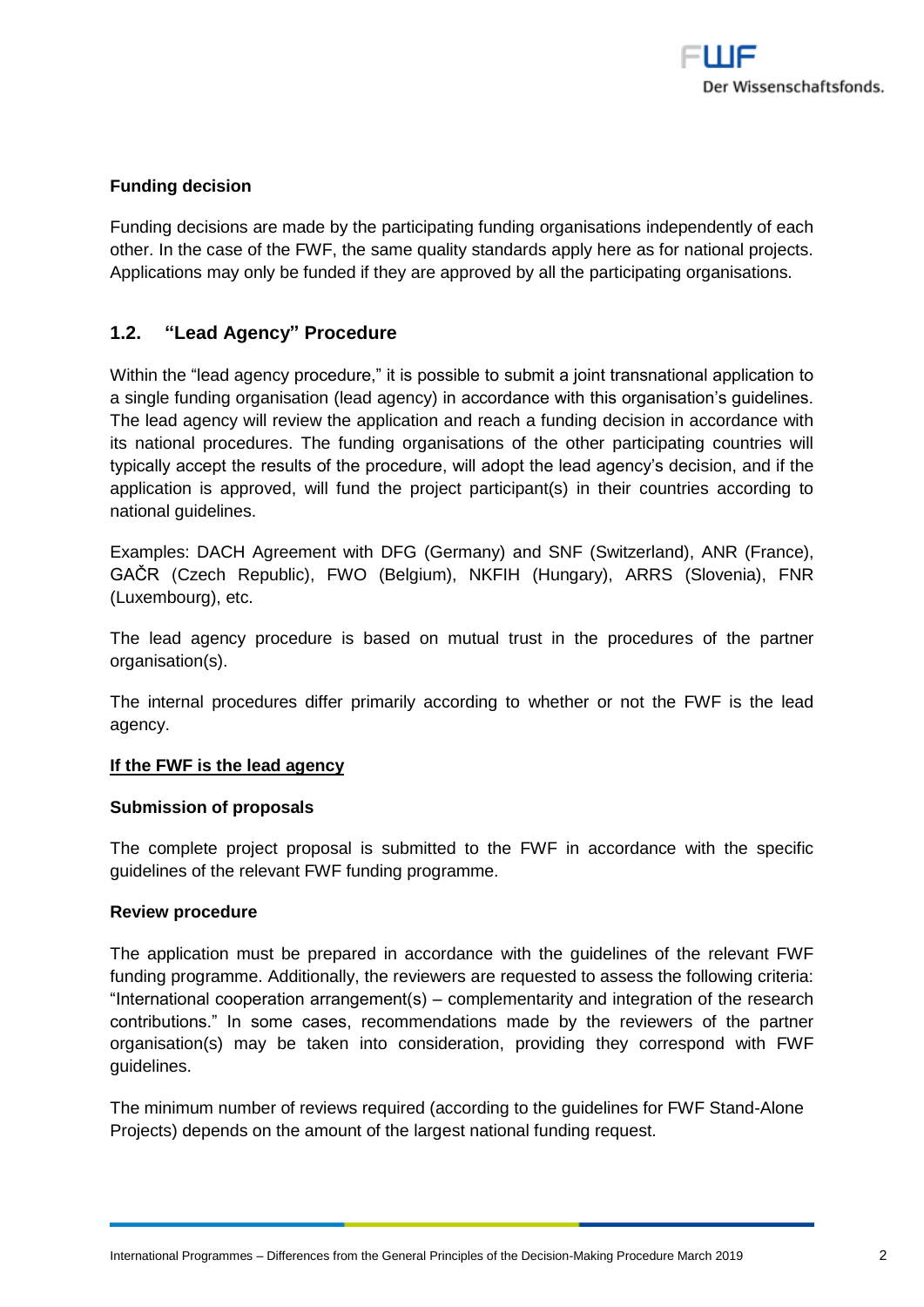All the reviews are passed on in full (including the confidential part) to the partner organisation(s).

#### **Funding decision**

The funding decision is made according to the standard FWF procedure and is communicated to the participating partner organisation(s), which typically accept(s) the decision, and if the proposal is approved, will fund the project participants in its country/their countries according to national guidelines.

#### **If the FWF is not the lead agency**

#### **Submission of proposals**

The complete project proposal is submitted to the lead agency in accordance with the specific guidelines of the relevant programme. The FWF typically receives the complete application directly from the lead agency; therefore, it is usually not necessary to submit the application to the FWF as well. However, the FWF does require the administrative and financial information of the Austrian part of the project as well as an academic abstract according to FWF guidelines. These can be submitted online at [https://elane.fwf.ac.at.](https://elane.fwf.ac.at/) In the case of a two-stage submission procedure, this is required during the outline proposal phase of the "IK – International Projects (Outline Proposal)" programme category. In the case of a single-stage procedure, or the full proposal stage in a two-stage procedure, the "I – International Projects" programme category must be selected.

#### **Review procedure**

Since the various partner organisations undertake the review according to their own national standards, the review procedures naturally differ regarding the selection and number of reviews, rules on conflicts of interest, etc. The FWF takes great care in choosing partner organisations with comparable quality standards. All the reviews are passed on in full to the FWF.

#### **Funding decision**

The lead agency informs the FWF of the funding decision. The FWF Board usually adopts the decision and in the case of approval, determines the amount of funding to be awarded to the Austrian project partners.

## **1.3. Centrally coordinated programmes**

Centrally coordinated programmes facilitate the funding of transnational joint projects within the framework of mostly thematic calls for proposals. A joint project consists of at least 3 subprojects from different countries. The various subprojects are funded at the national level.

Examples: ERA-NET calls for applications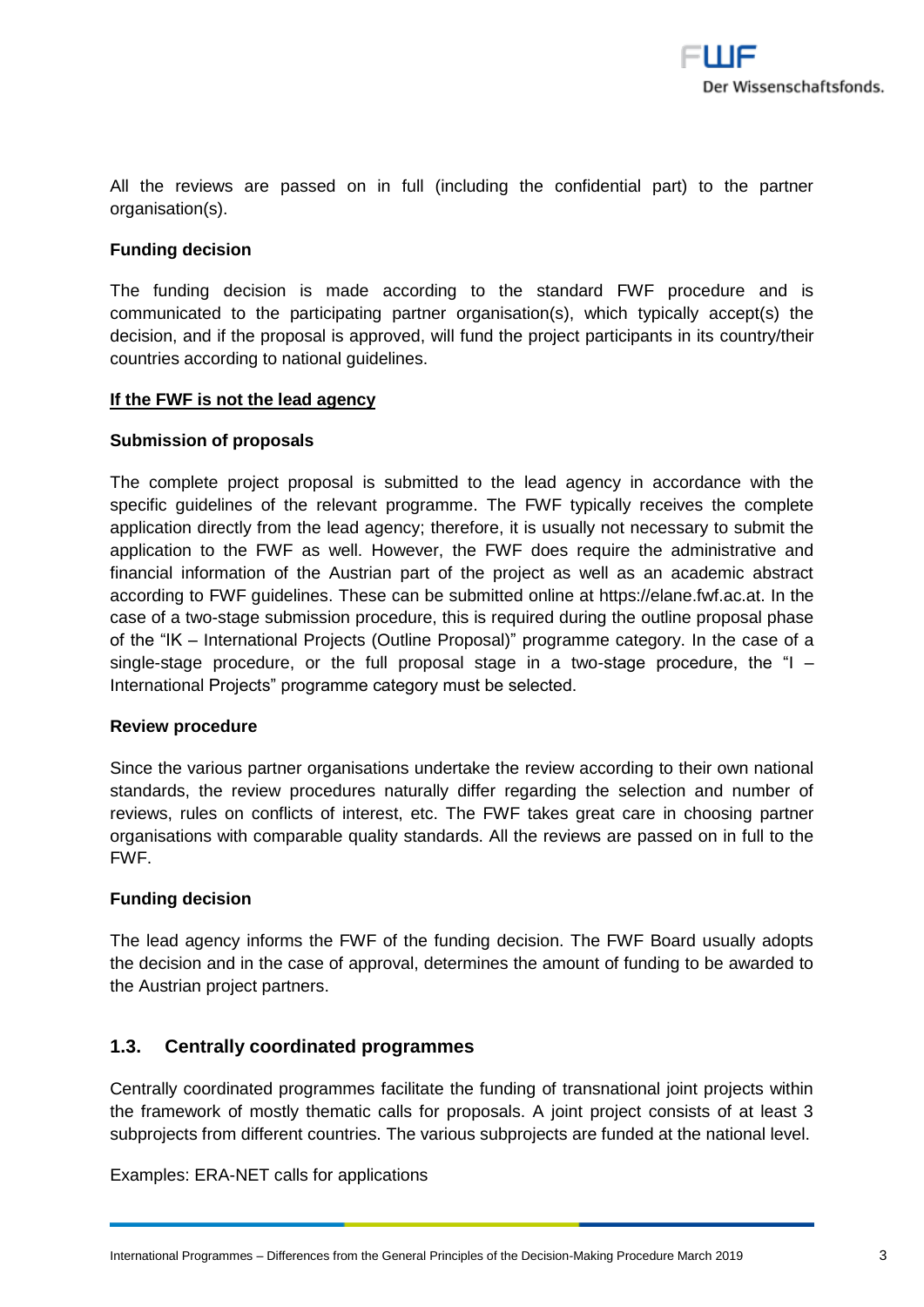

#### **Submission of proposals**

The complete application is submitted to the coordinating organisation (e.g., ERA-NET call secretariat, etc.) in accordance with the specific guidelines for the relevant programme. The costs of the Austrian subproject are requested in accordance with the FWF guidelines for Stand-Alone Projects or, in the case of clinical research proposals, according to the guidelines for the "Clinical Research" Programme. It is not necessary to submit the application to the FWF as well. However, the FWF does require the administrative and financial information of the Austrian part of the project as well as an academic abstract according to FWF guidelines. These can be submitted online at [https://elane.fwf.ac.at.](https://elane.fwf.ac.at/) In the case of a two-stage submission procedure, this is required during the outline proposal phase of the "IK – International Projects (Outline Proposal)" programme category. In the case of a single-stage procedure, or the full proposal stage in a two-stage procedure, the " $\vert$  -International Projects" programme category must be selected.

#### **Review procedure**

The review procedure is carried out independently by the coordinating organisation, which results in differences regarding the selection and number of reviews, rules on conflicts of interest, etc. In some cases, recommendations made by the reviewers of the partner organisation(s) may be taken into consideration. The review procedure leads to a ranking of the applications that were submitted, together with the review panel's recommendation for funding. The results of the review procedure (individual reviews and the minutes of the review panel) are sent to the FWF.

#### **Funding decision**

The FWF bases its funding decision on the results of the review procedure. One of the key criteria of the FWF's decision is that the application must be comparable in terms of quality with solely national applications.

#### **1.4. "Common Pot" Programmes**

"Common pot" programmes are a special type of centrally coordinated programme. They are funded from a single, joint funding pot made up of national contributions.

Examples: HERA

#### **Submission of proposals**

The complete application is submitted to the coordinating organisation (e.g., ERA-NET call secretariat, etc.) in accordance with the specific guidelines of the relevant programme. Costs are requested according to FWF guidelines, although there may be some differences depending on the programme. It is not necessary to submit the application to the FWF as well.